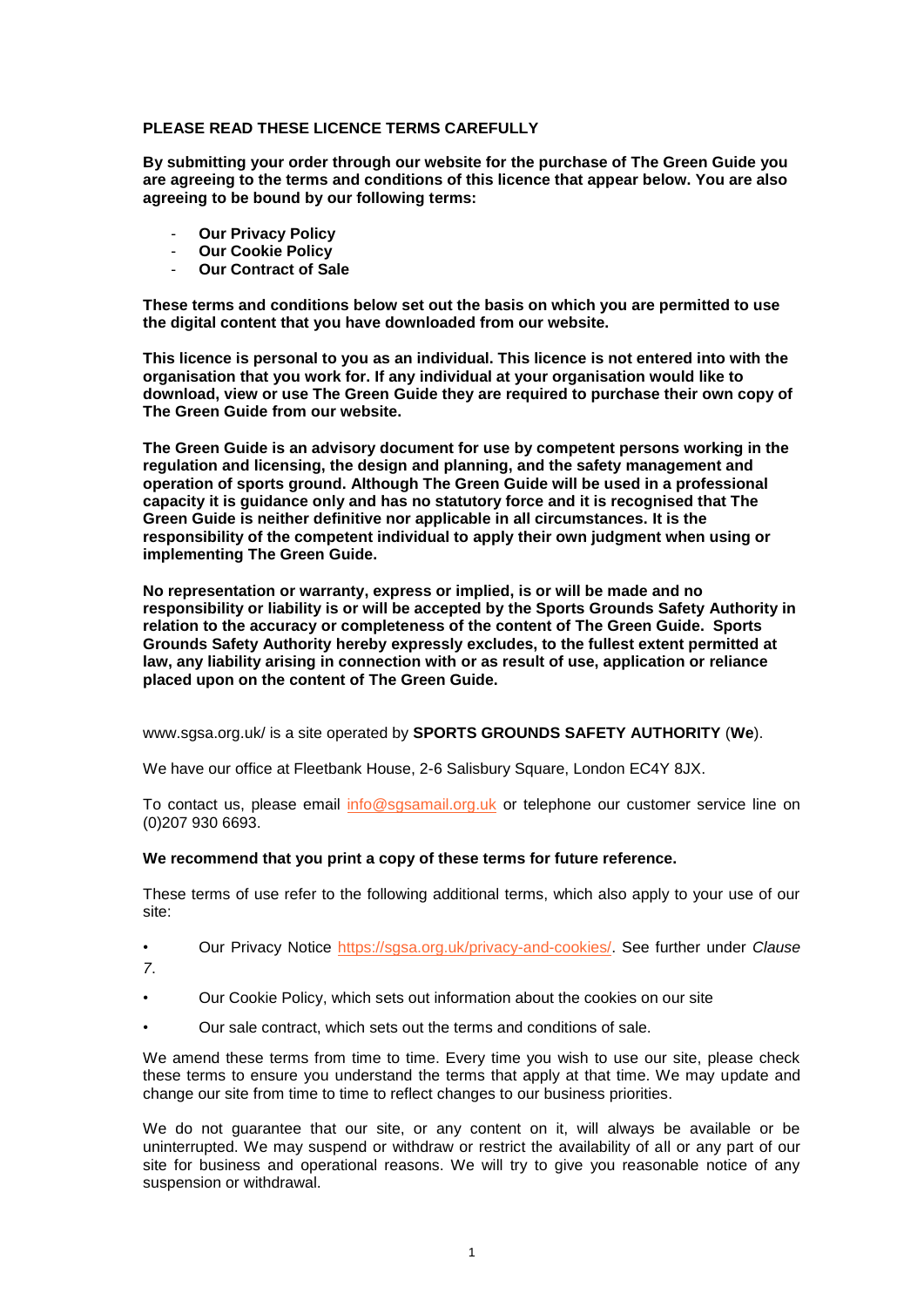You are also responsible for ensuring that all persons who access our site through your internet connection are aware of these terms of use and other applicable terms and conditions, and that they comply with them.

## **Licence to Use The Green Guide**

This licence agreement (**Licence**) is a legal agreement between you (**Licensee** or **you**) and the Sports Ground Safety Authority (**Licensor, us** or **we**) for the electronic, downloadable documentation known as the Guide to Safety at Sports Grounds Sixth Edition (ISBN 978-1- 9164583-0-7) (**The Green Guide**).

Upon payment of any applicable fees by you, we license use of The Green Guide to you on the basis of this Licence. We do not sell The Green Guide to you and we remain the owners of The Green Guide at all times.

If you choose, or you are provided with, a user identification code, password or any other piece of information as part of our security procedures, you must treat such information as confidential. You must not disclose it to any third party.

We have the right to disable any user identification code or password, whether chosen by you or allocated by us, at any time, if in our reasonable opinion you have failed to comply with any of the provisions of these terms of use.

If you know or suspect that anyone other than you knows your user identification code or password, you must promptly notify us at [info@sgsamail.org.uk](mailto:info@sgsamail.org.uk) or telephone our customer service line on (0)207 930 6693.

### **1 Licence**

- 1.1 In consideration of you agreeing to abide by the terms of this Licence, the Licensor hereby grants to you a personal, non-exclusive, non-transferable, non-sub-licensable, perpetual licence to download, view and use The Green Guide on the terms of this Licence. This licence is personal to you as an individual. This licence is not entered into with the organisation that you work for.
- 1.2 You may only:
	- 1.2.1 **download on three (3) occasions** a copy of The Green Guide; and
	- 1.2.2 view and use the downloaded copy of The Green Guide.

### **2 Restrictions**

- 2.1 This licence is strictly limited to you. The Green Guide may be used in your professional capacity but solely by you. Except for the licence set out in clause 1 of this Licence, no other use or exploitation of The Green Guide is permitted.
- 2.2 You undertake that you will **not** do any of the following acts or permit any third party to do any of the following acts with The Green Guide (or any part of The Green Guide):
	- 2.2.1 publish, publicly display, make available to the public, communicate by any means, or in any format;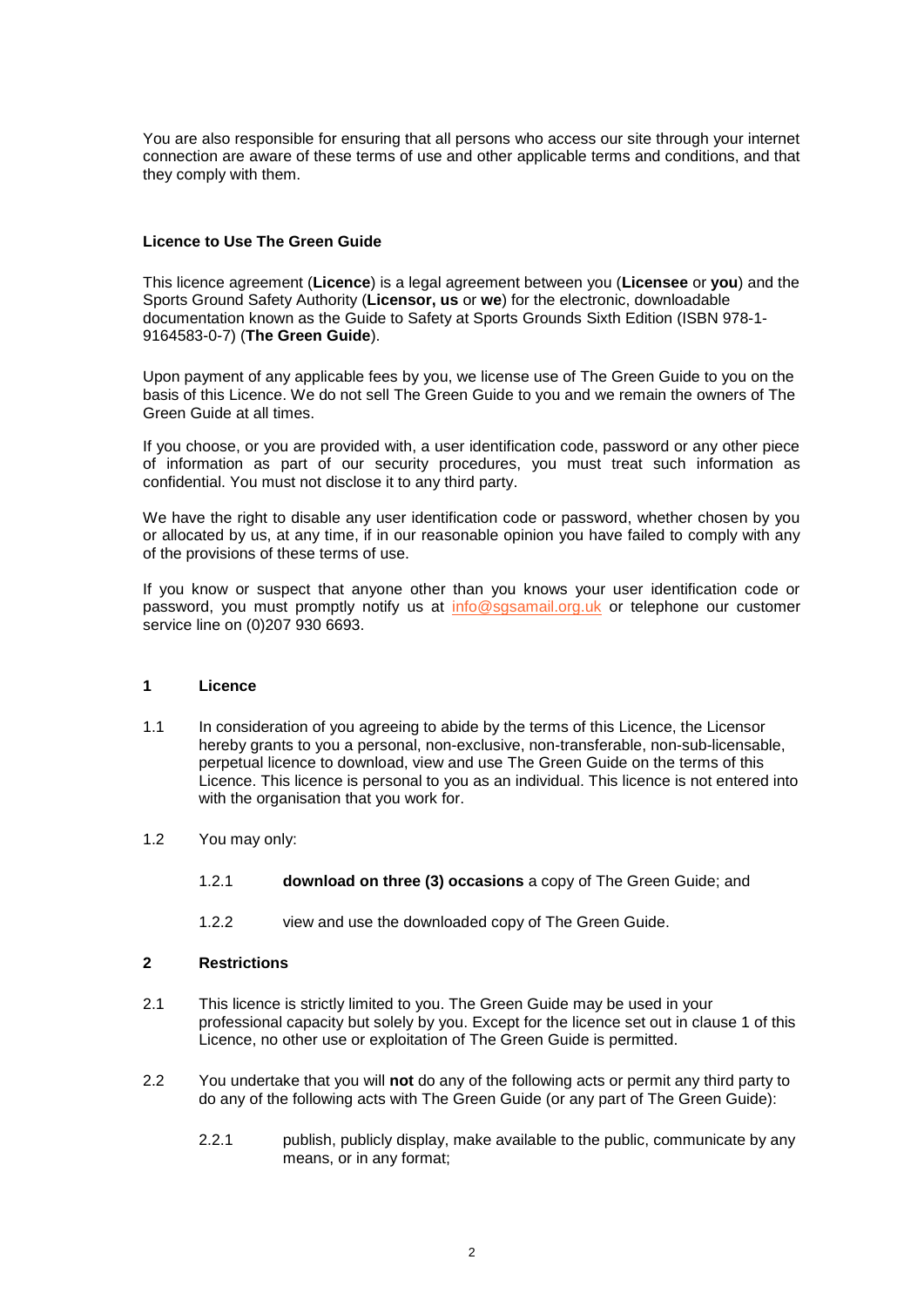- 2.2.2 share, distribute, transmit, rent, lease, sub-license, loan, transfer, assign The Green Guide to any other person or organisation;
- 2.2.3 sell, translate, change, amend, merge, adapt, vary, alter, modify;
- 2.2.4 reproduce, copy, link to or frame The Green Guide;
- 2.2.5 remove, bypass, circumvent, neutralise, modify or alter the copyright notice or watermark or remove any other technological protection measures or identification as they appear on The Green Guide; or
- 2.2.6 disassemble, de-compile, convert, reverse engineer or create derivative works based on the whole or any part of The Green Guide.

# **3 Intellectual property rights**

- 3.1 You acknowledge that:
	- 3.1.1 all Intellectual Property Rights in The Green Guide throughout the world belong to us;
	- 3.1.2 all derivative works, including works generated or developed following the date of this Licence which is based on The Green Guide or an underlying work in relation to this, throughout the world belong to us.
	- 3.1.3 that rights in The Green Guide are licensed (not sold) to you; and
	- 3.1.4 that you have no intellectual property rights in, or to, The Green Guide other than the right to use The Green Guide in accordance with the terms of this Licence.
- 3.2 You acknowledge that all rights not expressly granted to you in these terms are reserved to us.
- 3.3 In this Licence the term "Intellectual Property Rights" means patents, utility models, rights to inventions, copyright and neighbouring and related rights, moral rights, trademarks and service marks, business names and domain names, rights in get-up and trade dress, goodwill and the right to sue for passing off or unfair competition, rights in designs, rights in computer software, database rights, rights to use, and protect the confidentiality of, confidential information (including know-how and trade secrets) and all other intellectual property rights, in each case whether registered or unregistered and including all applications and rights to apply for and be granted, renewals or extensions of, and rights to claim priority from, such rights and all similar or equivalent rights or forms of protection which subsist or will subsist now or in the future in any part of the world.

# **4 Warranties and liability**

- 4.1 Save where expressly provided, all conditions, warranties or other terms which might have effect between the parties or be implied or incorporated into this Licence or any collateral contract, whether by statute, common law or otherwise, are hereby excluded to the maximum extent permitted by law.
- 4.2 To the fullest extent permitted by law, the Licensor shall not be liable to the Licensee for any costs, expenses, loss or damage (whether direct, indirect or consequential, and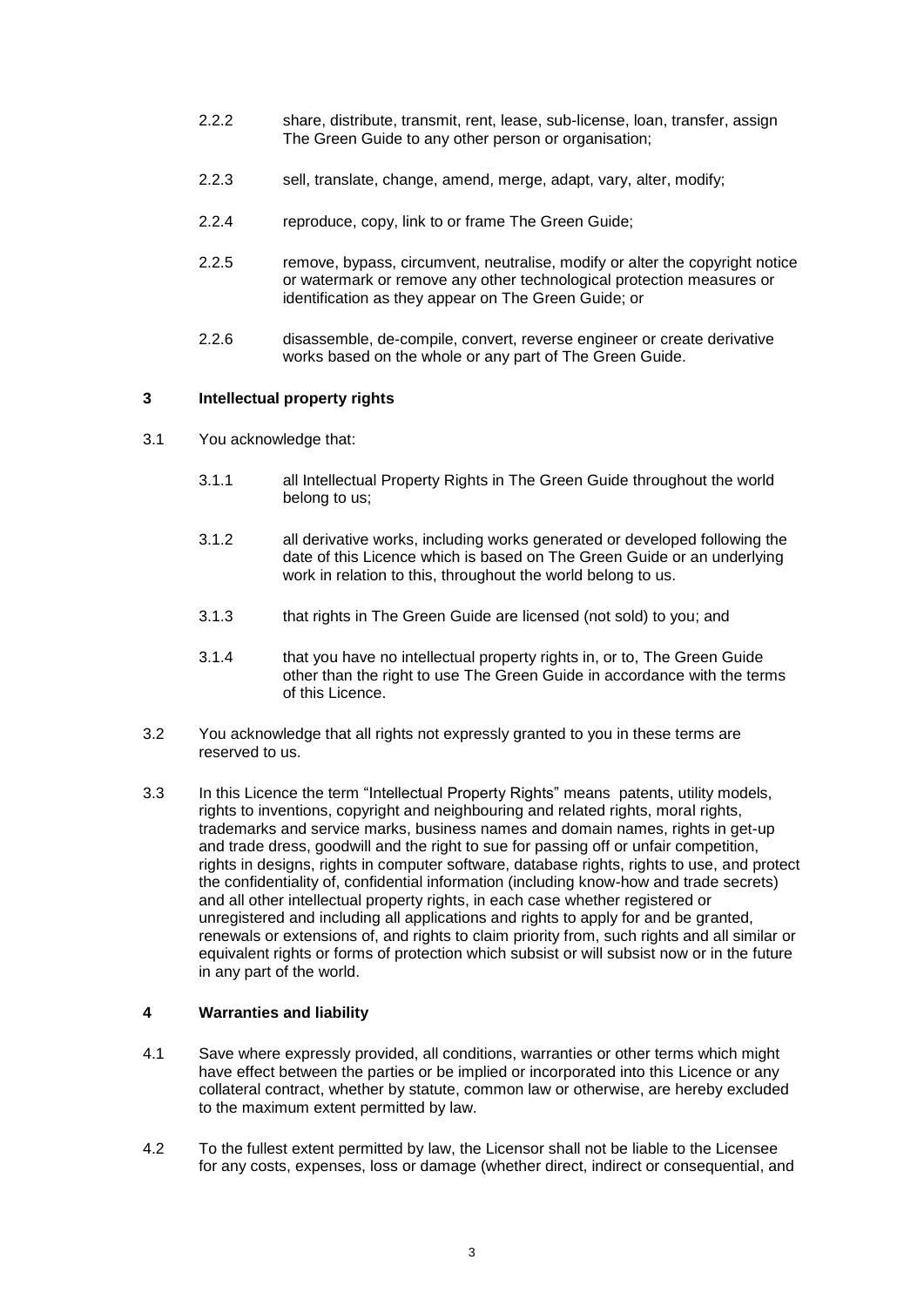whether economic or other) arising from the Licensee's exercise of the rights granted to it under this Licence.

- 4.3 Both parties acknowledge and agree that sports ground owners and/or operators are responsible for their respective sports grounds and by publishing The Green Guide the Licensor in no way assume liability for any costs, expenses, loss or damage (whether direct, indirect or consequential, and whether economic or other) arising from the Licensee's use of The Green Guide.
- 4.4 The Licensee shall indemnify the Licensor against all liabilities, costs, expenses, damages and losses (including any direct, indirect or consequential losses, loss of profit, loss of reputation and all interest, penalties and legal costs (calculated on a full indemnity basis) and all other professional costs and expenses) suffered or incurred by the Licensor arising out of or in connection with:
	- 4.4.1 the Licensee's breach or negligent performance or non-performance of this Licence;
	- 4.4.2 the enforcement of this Licence; and
	- 4.4.3 any claim made against the Licensor by a third party for death, personal injury or damage to property arising out of or in connection with the use of The Green Guide by the Licensee.
- 4.5 If a payment due from the Licensee under this clause is subject to tax (whether by way of direct assessment or withholding at its source), the Licensor shall be entitled to receive from the Licensee such amounts as shall ensure that the net receipt, after tax, to the Licensor in respect of the payment is the same as it would have been were the payment not subject to tax.
- 4.6 Nothing in this clause shall restrict or limit the Licensor's general obligation at law to mitigate a loss it may suffer or incur as a result of an event that may give rise to a claim under this indemnity.
- 4.7 Nothing in this Licence shall have the effect of excluding or limiting any liability for fraud or death or personal injury caused by negligence.

## **5 Termination**

- 5.1 We may terminate this Licence immediately by written notice to you if you commit a material or persistent breach of this Licence which you fail to remedy (if remediable) within 14 days after the service of written notice requiring you to do so.
- 5.2 Upon termination for any reason:
	- 5.2.1 all rights granted to you under this Licence shall cease;
	- 5.2.2 you must cease all activities authorised by this Licence; and
	- 5.2.3 you must immediately delete The Green Guide from all computer equipment in your possession and immediately destroy or return to us (at our option) all copies of The Green Guide then in your possession, custody or control and, in the case of destruction, certify to us that you have done so.

## **6 Communications between us**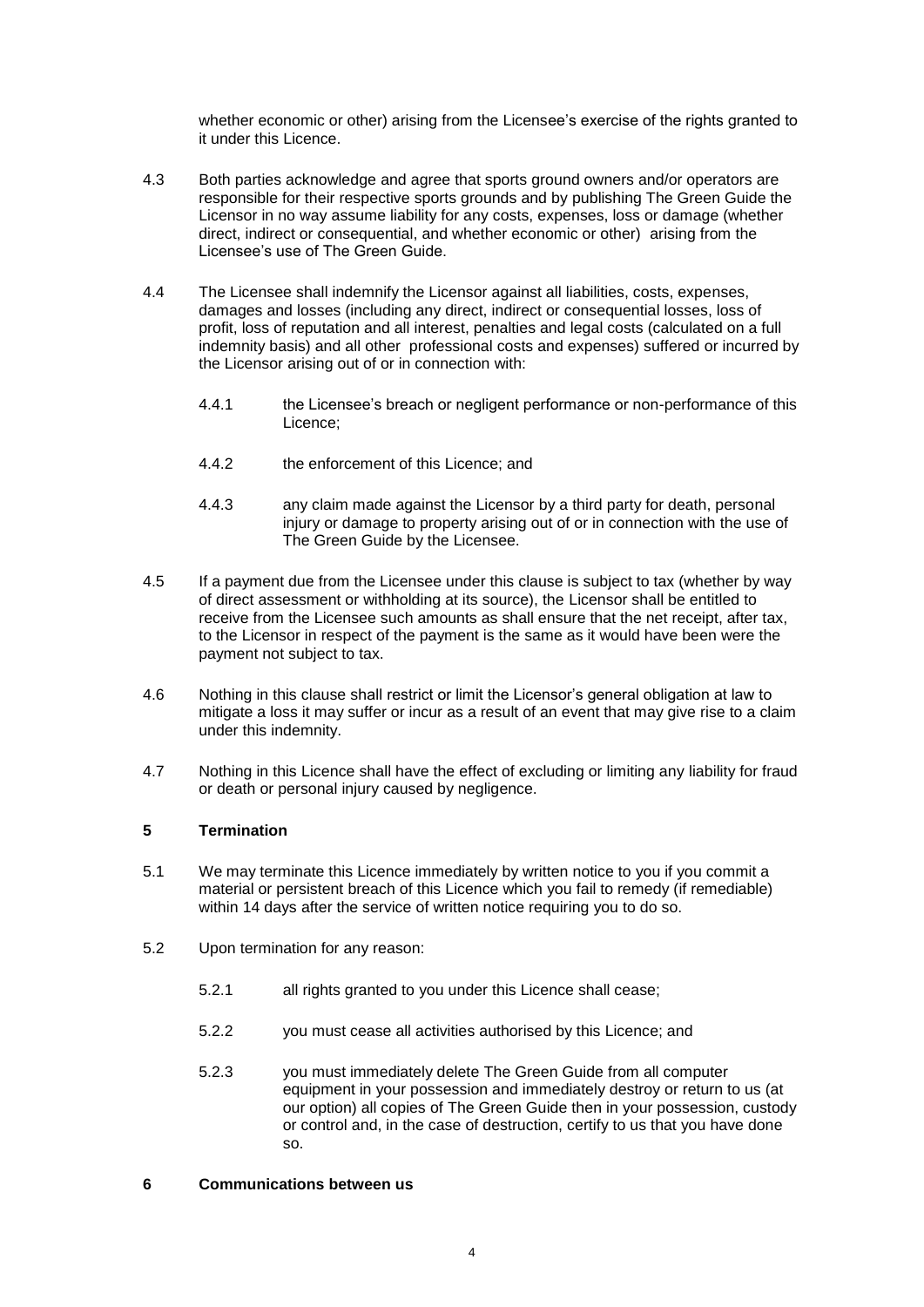- 6.1 If you wish to contact us in writing, or if any condition in this Licence requires you to give us notice in writing, you can send this to us by email to [info@sgsamail.org.uko](mailto:info@sgsamail.org.uk)r post to Sports Ground Safety Authority at Fleetbank House, 2-6 Salisbury Square, London EC4Y 8JX.
- 6.2 If we have to contact you in writing, we will do so by email or by post to the address you provide or confirm to us. All other notices from us will be displayed on our website from time to time.

## **7 How we may use your personal information**

- 7.1 We will only use your personal information as set out in Our Privacy Notice.
- 7.2 Each party may disclose the other party's confidential information:
	- 7.2.1 to its employees, officers, representatives or advisers who need to know such information for the purposes of exercising the party's rights or carrying out its obligations under or in connection with this agreement. Each party shall ensure that its employees, officers, representatives or advisers to whom it discloses the other party's confidential information comply with this clause 7.2; and
	- 7.2.2 as may be required by law, a court of competent jurisdiction or any governmental or regulatory authority.
- 7.3 No party shall use any other party's confidential information for any purpose other than to exercise its rights and perform its obligations under or in connection with this agreement.

### **8 Other important terms**

- 8.1 The Licensee shall comply with all applicable laws in performing its obligations and exercising its rights under this Licence.
- 8.2 This Licence does not give rise to any rights under the Contracts (Rights of Third Parties) Act 1999 to enforce any term of this Licence. The rights of the parties to rescind or vary this Licence are not subject to the consent of any other person.
- 8.3 No variation of this Licence shall be effective unless it is in writing and signed by the parties (or their authorised representatives).
- 8.4 We may transfer this Licence to someone else. We may transfer our rights and obligations under these terms to another organisation. We will always tell you in writing if this happens and we will ensure that the transfer will not affect your rights under the Licence.
- 8.5 You need our consent to transfer your rights to someone else. You may only transfer your rights or your obligations under these terms to another person if we agree to this in writing.
- 8.6 If a court finds part of this Licence illegal, the rest will continue in force. Each of the paragraphs of these terms operates separately. If any court or relevant authority decides that any of them are unlawful, the remaining paragraphs will remain in full force and effect.